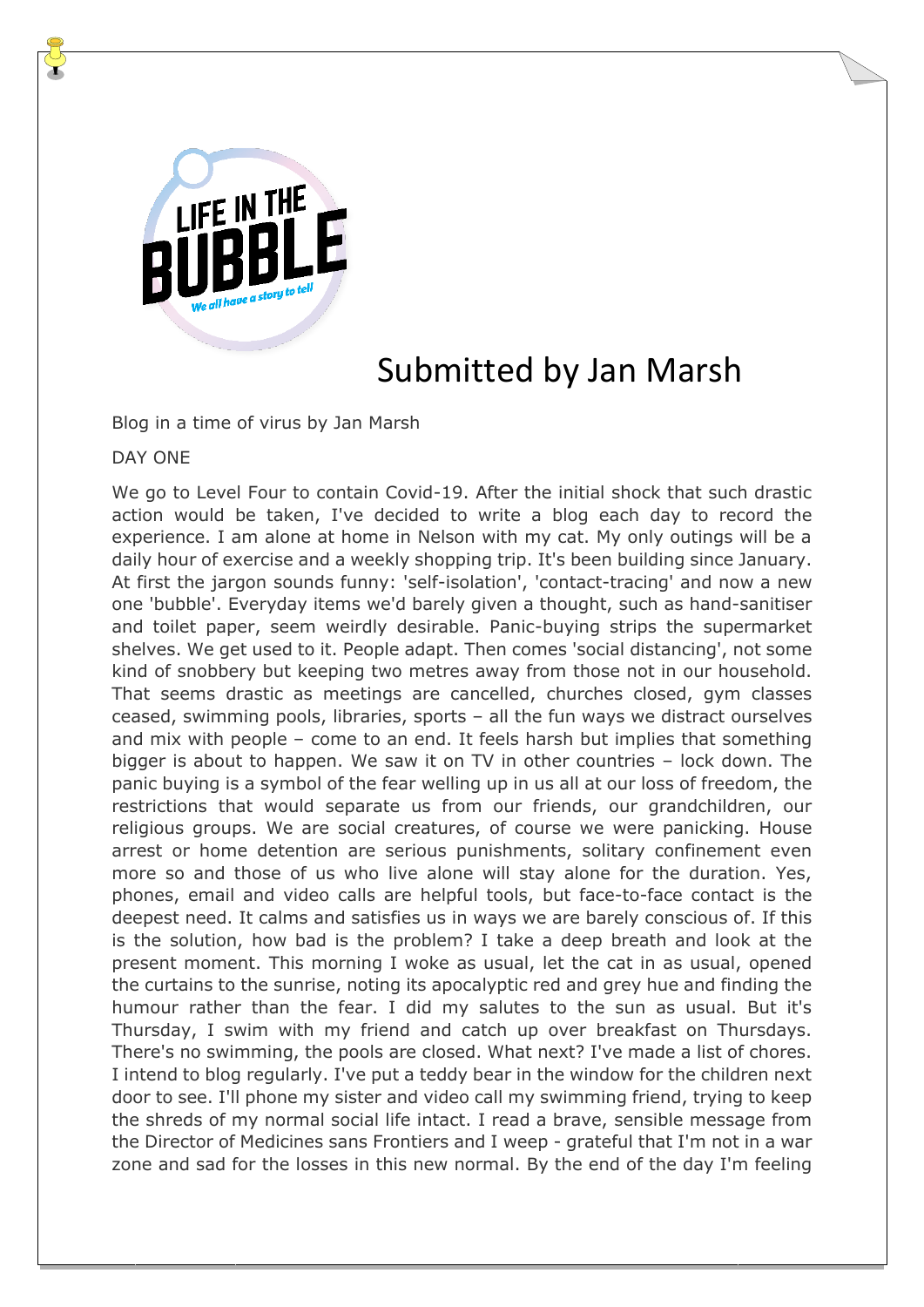pretty positive. I've had a good day: lots of phone calls, including a successful video call on the laptop and a less successful one on my rather old phone. I have a sense of achievement from doing a few small writing jobs and some gardening. I biked to the beach and had a walk along the sand. You know, it could be ok.

## Blog in the time of virus by Jan Marsh

## DAY THIRTY-FOUR 28th April 2020

We move to Level Three, 'the Waiting Room'. Some restrictions are relaxed, some people will return to work but travel is still restricted and the focus remains on containing the virus. I drive into town about 9.30 for shopping, although I don't need much. I'm still looking for wholemeal floor for making bread so I go straight to the organic shop on Collingwood St where one of my neighbours is queuing although it doesn't open till 10. I tease her that she's like the people outside MacDonald's. My turn comes and I sanitise my hands at the door and go in. Success! They have two kinds of wholemeal flour and I get a bag each for me and my friend. I have less success finding someone selling takeaway coffee, though I can wait for that, and Oakland's milk machine is empty so I'll need to come back tomorrow. I take the flour and some other shopping to my friend and we chat as usual through the kitchen window, catching up on news and talking about some possible plans now that the restrictions are relaxed a little. As someone over 70 she has been at home for nearly six weeks, keeping to the rules faithfully, and she can now come out a bit more. She's a good cook and looks forward to going to the veggie shop to choose her own produce. We could walk on the beach together, perhaps, keeping some distance. I go home via the waterfront to check out the sea. It's a windy morning and the waves are choppy but not high. I have a swim in mind. By the time I get back to the beach in my wetsuit the wind has dropped and although the water's cold enough to give me an ice-cream headache at first, I get used to it and swim parallel to the beach for about half an hour. It's been a full month since I last did this and my breathing is tight, so I stop now and then, enjoying being in the water and looking back at the beach and out to sea. There are a lot of people walking but only half a dozen swimming: two quickdippers, three squealy girls going out to the buoy and back, and me stroking doggedly along. I feel tingly and fresh when I get out. I'll definitely do this again. When the phone goes, I don't recognise the voice at the other end until it says, 'I'll give you a clue – hello, stranger!' It's my eight-year-old grandson with his trademark greeting. We have a great conversation about the joys of homeschooling when the house is full of interesting devices, the 200+ teddy bears he's seen on the neighbourhood bear hunt and whether it's right to include the one at his mother's house which has been taken down, is TV school any good (it is) and the robot he and his dad are making which needs a new part 3D-printed. He's such fun to talk with. Eventually he hands over to his father, who is working from home, but he comes back for a warm good-bye and 'miss you.' I look forward to being able to get to Wellington to see the family before too much longer. Later I set off for a walk around Rocks Rd where the traffic is almost at rush hour proportions and drowns out the podcast I'm listening to – that's the downside of Level Three! The sun is low and as I head back it slips behind the mountains